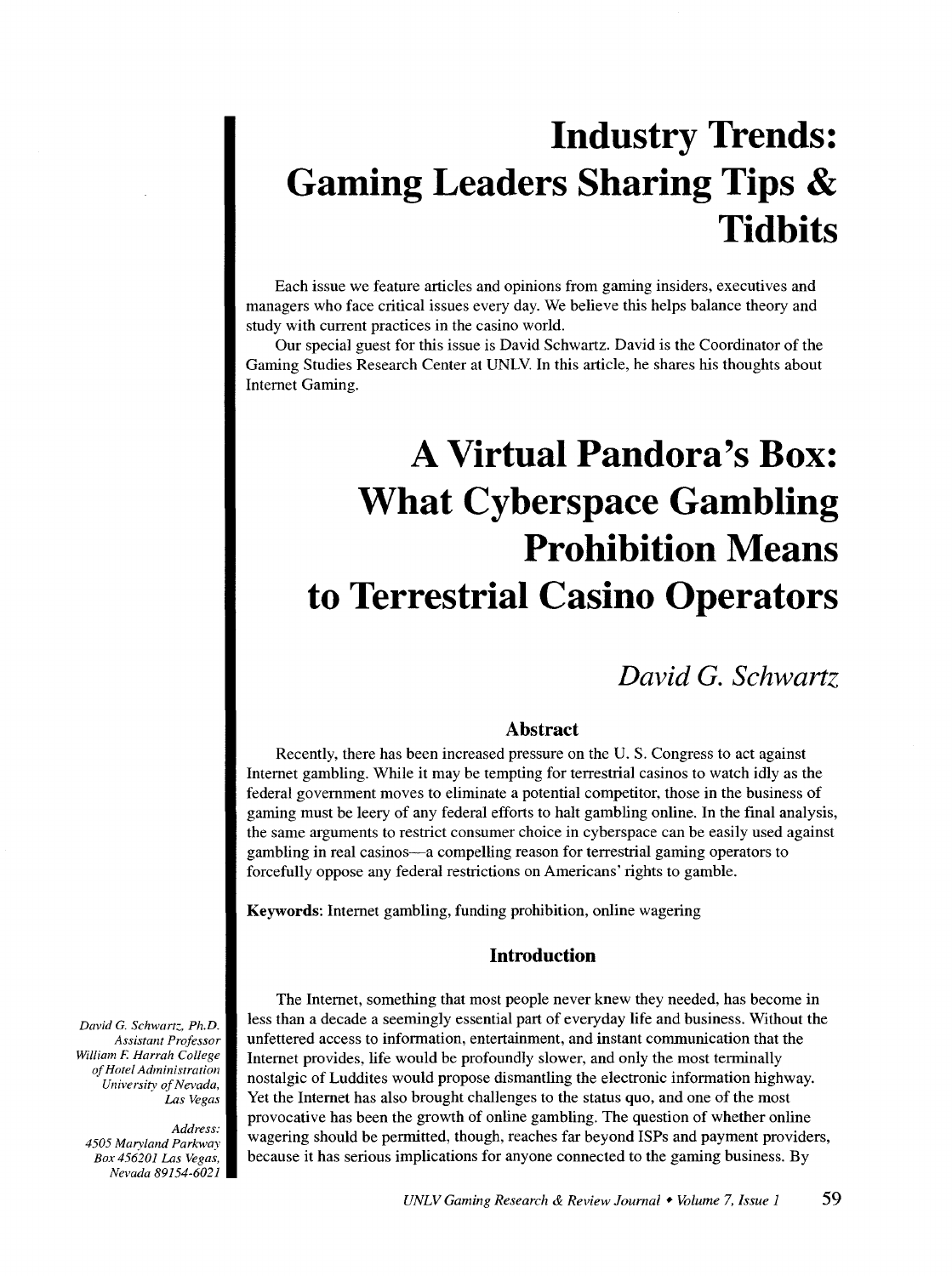enacting laws against Internet gambling, state and federal governments may come perilously close to circumscribing one of the freedoms that has historically driven the American economy and allowed for the unparalleled growth of the casino entertainment industry-consumer choice. If Congress has the right to ban Americans from choosing to wager on the Internet, it is certainly conceivable that the federal government can bar Americans from gambling anywhere. For the gaming industry, a federal ban on Internet gambling is a bad idea.

#### **The growth of online wagering**

Internet gambling has had a brief, explosive, though not entirely unprecedented, history. Throughout recorded history, one thing has remained constant—with technical

or social innovations will come new kinds of gambling. This is clearly seen in the history of American gambling. The rise of riverboat travel in the 1830s, for example, facilitated the creation of that most mythical of American characters, the riverboat gambler. The advent of affordable auto and air travel, of course, made possible the creation of a national gambling vacation destination on the Las Vegas Strip. Similarly, it was not long before enterprising operators

## **Today, Internet gambling is booming, despite its ostensible criminal status in the United States.**

realized that the real-time communication offered by the Internet created the possibility for a virtual casino.

Today, Internet gambling is booming, despite its ostensible criminal status in the United States. Since the appearance of the first online wagering site, Internet casinos have become an accepted dimension of cyberspace. By 2001, there were well over 1400 domain names for online gaming sites and about 300 providers-businesses and governments that actually run these wagering sites. More than 60 jurisdictions had, by that year, decided to license, regulate, or endorse Internet gaming (Schneider, 2002).

Pundits feel that in the near future the online gaming industry will see a degree of consolidation and maturation similar to that of other new industries after an initial wideopen pioneering phase. Should Internet gambling receive the imprimatur of a federallysanctioned state regulatory body within the United States, industry observers expect to see an even more rapid consolidation, if American consumers opt to wager at licensed, regulated, reputable sites backed by major terrestrial casino operators. Instead of the 300+ operators currently offering online wagering, perhaps 50 or so groups will host cyber casinos. This is, not coincidentally, a process that has been seen in the terrestrial casino industry for about the past fifty years-as early as 1958, a *Newsweek* article declared that "the day of the small gambler is over," as large combines could better balance profit and risk. Today, large corporations dominate the commercial casino market, and it seems reasonable that the same process will happen in cyberspace.

#### **The urge to ban Internet gambling**

On the surface, a state-taxed, regulated business operated by respected, known companies seems desirable for all concerned. The chief obstacle to this rational, ordered state of affairs is a lingering resistance to the idea of American regulation of Internet gambling, and the belief that the federal government should in fact prosecute those who offer online gambling. This opposition comes from many quarters: shortsighted terrestrial operators, those opposed to any expansion of gambling or specifically Internet gambling, and well-meaning citizens who are simply uninformed.

Terrestrial operators who oppose the regulation of Internet gambling, on the face of it, seem to be acting from rational self-preservation. After all, how is a casino with hundreds of millions of dollars sunk into its physical plant, to say nothing of a payroll of several thousand employees, supposed to compete with an online casino that has a fraction of those costs? If convenience were the ultimate indicator of gambling choice,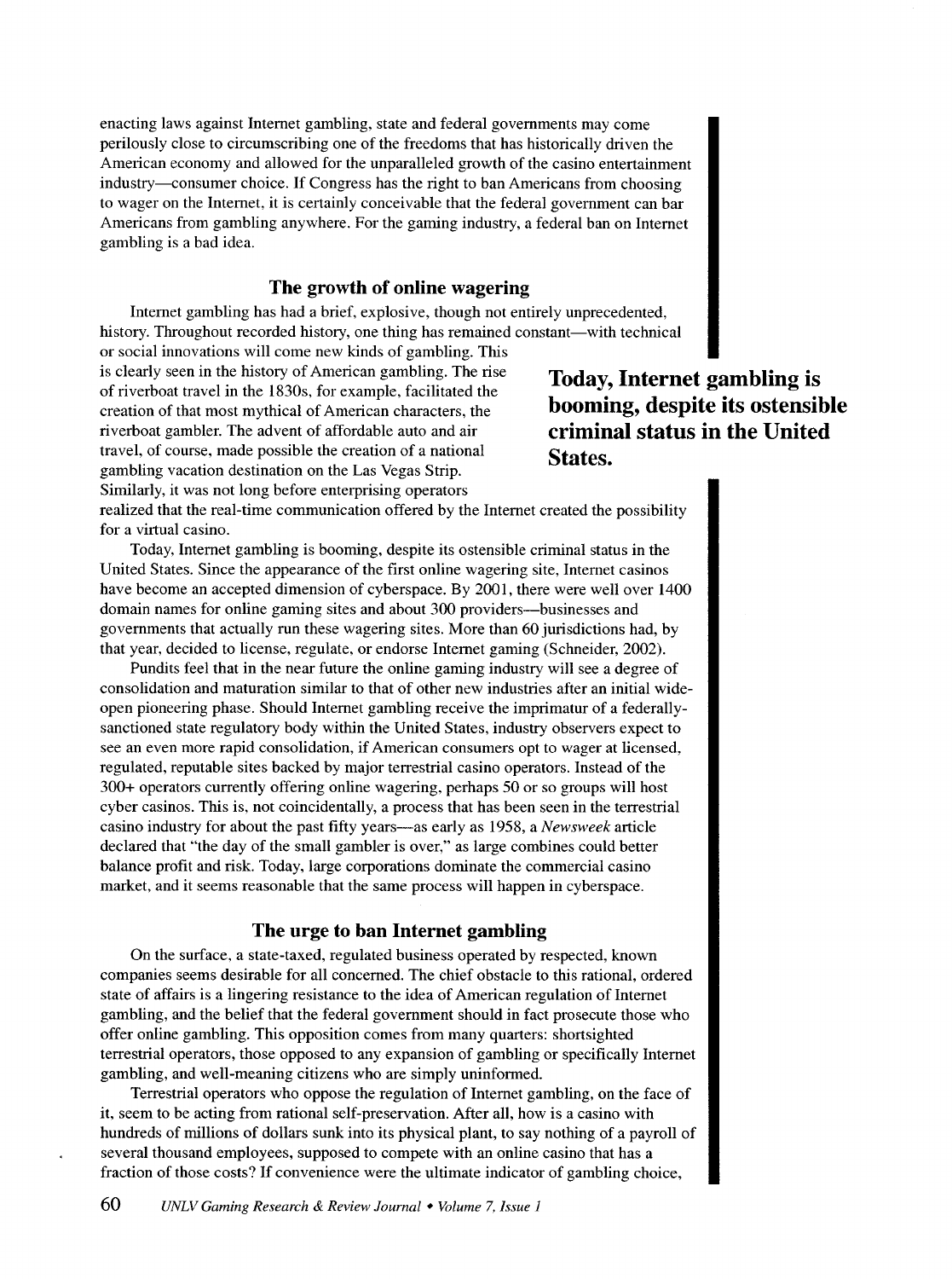**oppose the regulation of Internet gambling, on the face of it, seem to be acting from rational self-preservation.** 

terrestrial casinos, at best a car or plane trip away, would be necessarily put out of business by in-home Internet casinos. Some operators fear that disreputable online casinos will taint the integrity that the commercial business by in-home Internet casinos. Some operators fear that disreputable online casinos will taint the integrity that the commercial casino industry has struggled to build, and that public anger against fly-by-night **Terrestrial operators who** operators of online casinos might feed a more inchoate antigambling mood. Those who make their living from regulated. taxed terrestrial casinos. in this argument, have nothing to gain and much to lose from Internet competitors.

> Then there are those who oppose, on grounds of principle or expedience, any expansion of gambling. For these, the proliferation of Internet gambling has seen the gnashing of teeth as, powerless, they watch Americans choose to gamble in their own homes. Gambling opponents see Internet gambling as the

final line in the sand for gambling operators to cross-if opposition to gambling fails here, there will be no place that Americans are "protected" from gambling.

Others favor gambling in casinos, but specifically oppose online wagering because of the new problems it raises. The authors of H.R. 556, the Leach-LaFalce Internet Gambling Enforcement Act, concluded that Internet gambling was a "major cause of debt collection problems" for banks and credit card companies, and that offshore Internet casinos presented "a significant money laundering vulnerability" (House of Representatives, 2002). While they felt that the terrestrial industry could control money laundering, they saw unregulated online casinos as impossible to control.

Most opponents of Internet gambling, though, don't fall into either of these categories. They are simply disinterested observers who have concluded that Internet gambling is a bad idea. In an article in the *Federal Communications Law Review,*  Hammer (2001) summarized three elements of this position. First, the proliferation of

## **Gambling opponents see Internet gambling as the final line in the sand for gambling operators to cross.**

Internet gambling will inevitably lead to a loss of tax revenue, as Americans choose to gamble at untaxed Internet casinos instead of taxed terrestrial ones. Second, credit card companies who allow online-gambling transactions run the risk of lawsuits by customers seeking to avoid payment of their gambling debts—the costs of any litigation, and of fees alleviated, are passed on to other customers in the form of higher interest rates and fees. Finally, there are a host of other miscellaneous costs that cannot be quantified but nonetheless

present compelling reasons to stop online wagering: pathological gambling, increased bankruptcies, and a nebulous array of social problems long associated with gambling.

These well-meaning arguments against Internet gambling are troubling for three reasons. First, they assume that Internet gambling will strip revenue from the commercial casino industry, which is taxed, and that states will thus lose a portion of their revenues. Second, this position assumes that online wagering will always be unregulated and untaxed in the United States. Should the regulatory and legal framework of Internet gambling in the United States be codified, most of the first two arguments against online wagering (loss of taxes and credit card liabilities) will be rendered moot. Third, and more importantly for terrestrial operators, the "costs to society" argument can be made just as persuasively against terrestrial casinos. For that matter, invoking "miscellaneous costs to society" as justification for legal prohibition can, logically, lead to the federal banning of smoking, drinking alcohol to excess, gorging on fast food, or driving while talking on a cellular phone. Followed through to their logical extremes, arguments to prohibit Internet gambling via federal statute are less than compelling.

Despite the specious nature of anti-Internet gambling arguments, federal legislators and law enforcement agencies have devoted a significant amount of time and taxpayer money attempting to throttle online wagering. Net gambling foes cite the 1961 Wire Act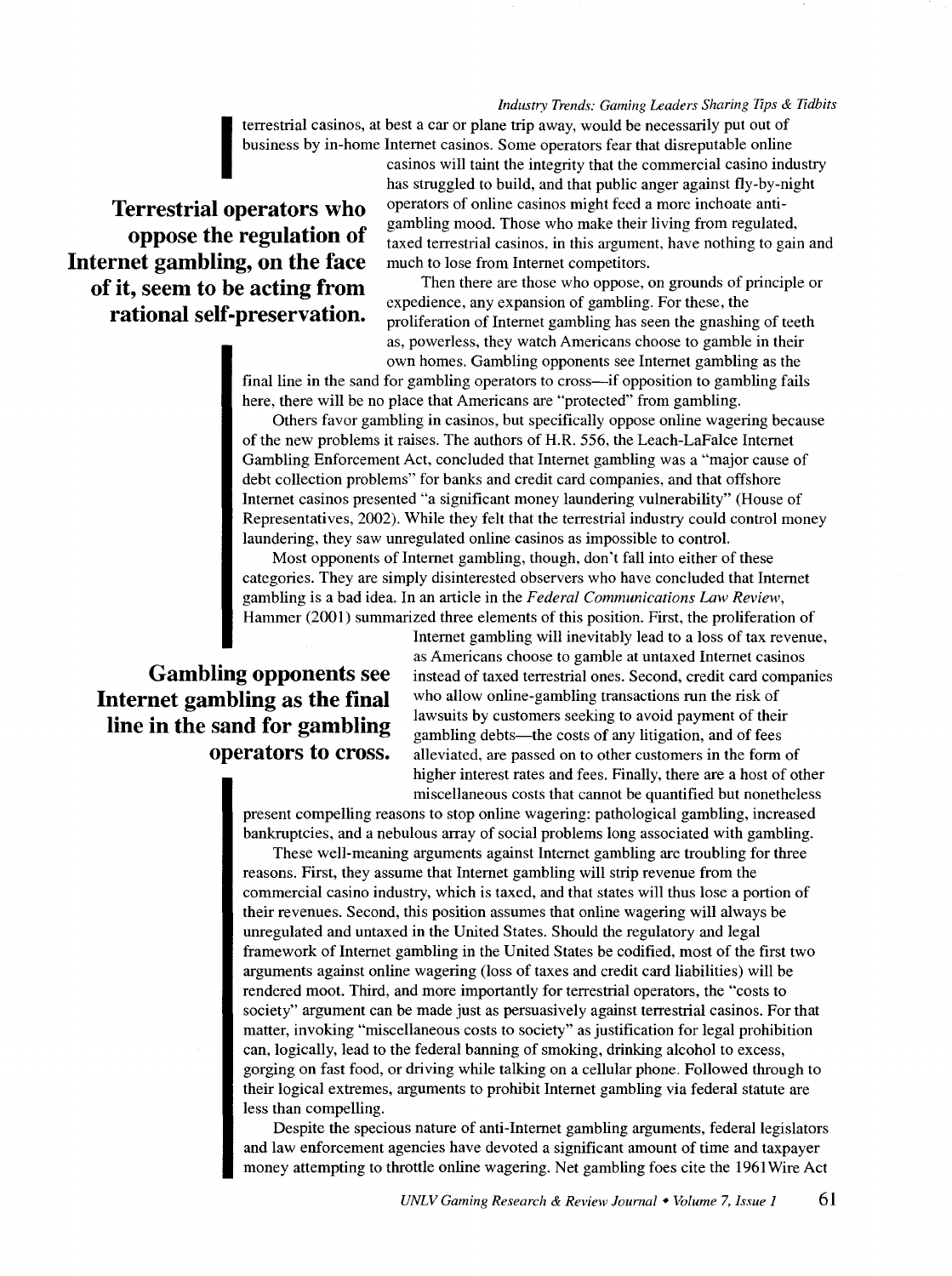as ample justification for federal action. This law, originally intended to squelch the transmission of racing and betting information over the telephone and telegraph, makes illegal the use of a "wire communication facility" to transmit bets or wagering information across state or national borders. Since most Internet Service Providers use telephone or cable lines, the official position of the United States government is that those who offer gambling over the Internet are breaking the law.

#### **Internet prohibition: The wrong choice**

If the intentions of the Wire Act's framers count for anything, it is worth noting that, they would likely approve of applying the Wire Act to Internet gambling. After all, the Internet is nothing but another "wire communication facility," albeit one with far more

sophistication than a bookie sitting by a rotary-dial phone. In 1961, Congress did what it could to halt the spread of gambling. While not attacking gambling within the states (a violation of states' rights it dared not attempt), it clearly said that gambling, besides established exceptions for off-track betting, cannot cross state lines. Until specifically changed by statute, that remains the letter-and spirit-of the federal law.

But the United States, specifically in regard to gambling, is hardly the same place it was in 1961, when only Nevada had legal casino gambling. New Hampshire's state lottery, which would open the door for the revival of state-sanctioned

gambling, was still three years off. Today, forty-eight states have some form of legal gambling, and no less than eleven states actively regulate commercial casinos. It is hard to drive more than a few hours in any direction without finding some kind of gambling facility. Most Americans would be hard pressed to go about their daily routines without passing a chance to gamble since convenience stores sell lottery tickets in most states, and bingo halls dot the American landscape. Simply put, Americans have legalized-and legitimized-their long-standing predilection towards gambling. It is now states that prohibit gambling that are exceptional. Clearly, Americans no longer agree with the framers of the Wire Act, and feel that gambling is better served by regulation than prohibition.

Still, some in Congress have seized the anti-gambling banner. The first attempt to specifically target Internet gambling, Senator Jon Kyl's 1997 Internet Gambling Prohibition Act, would have criminalized the act of betting over the Internet by penalizing both online casinos and online bettors. Though this act passed the Senate, the House of Representatives never voted on a parallel bill. Senator Kyl amended the bill in

1999 to punish only those who offered online gambling with fines and prison sentences. Once again, the bill passed the Senate, but a similar bill failed in the House. Thus, the American people escaped the 20'h century with no new laws against online gambling.

But in October 2002, the House passed by voice vote the Leach-Lafalce Internet Gambling Enforcement Act, which would prohibit the use of "bank instruments" (credit cards, debit cards, and wire transfers) in Internet gambling. As of this article's writing, it had been referred to the Senate but had not yet been voted on. The White House, however, urged Senate Majority Leader Tom Daschle to act on the bill, noting that Internet gambling had caused "countless heartbreaking stories" of personal ruin, and that the unregulated industry served as a haven for money launderers and terrorists. Congressman Michael Oxley has gone even

**Today, forty-eight states have some form of legal gambling, and no less than eleven states actively regulate commercial casinos. It is hard to drive more than a few hours in any direction without finding some kind of gambling facility.** 

**Since most Internet Service Providers use telephone or cable lines, the official position of the United States government is that those who offer gambling over the Internet are breaking the law.**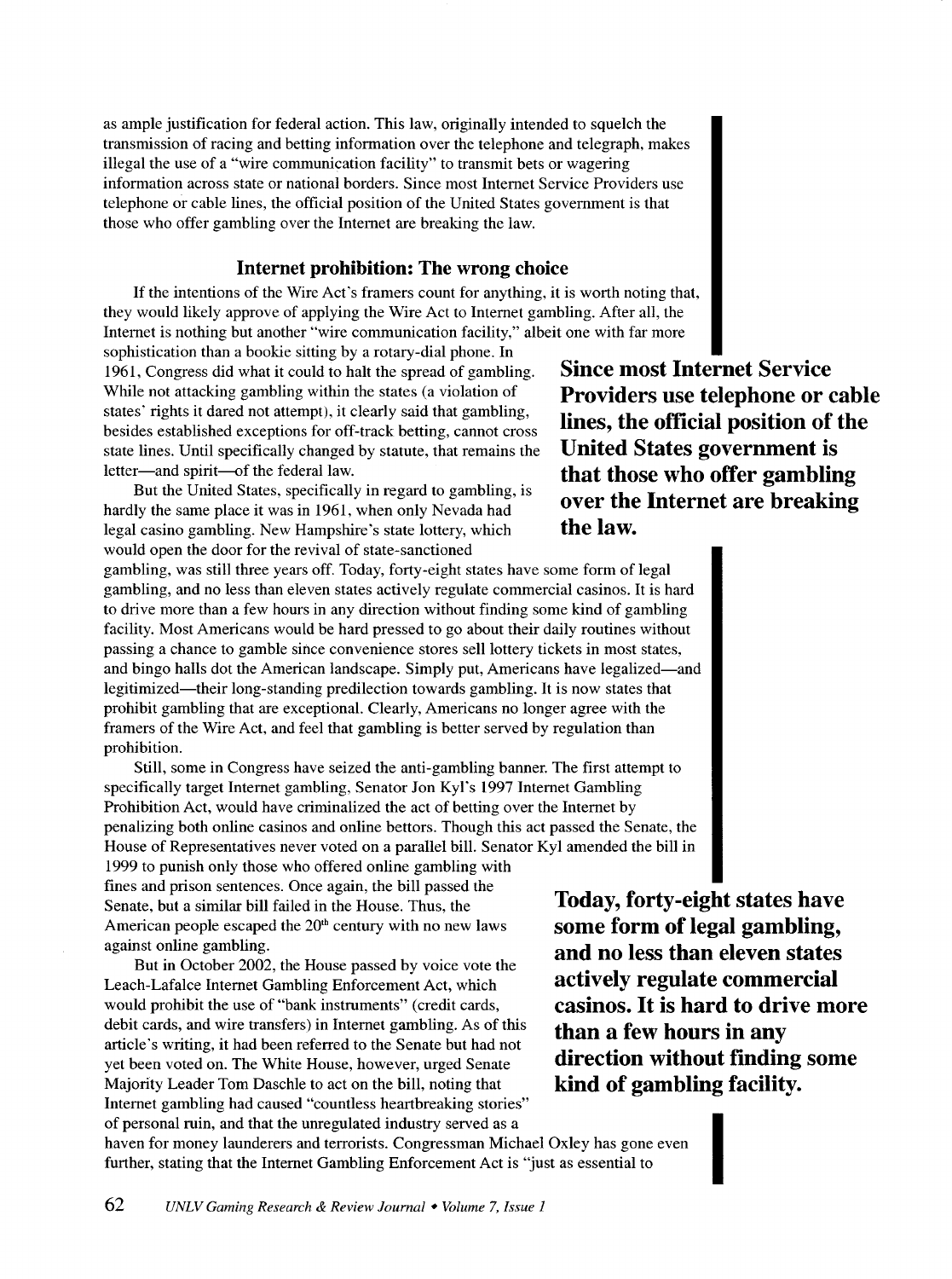## **Clearly, there are those who believe that online wagering is as inimical a threat as any that the United States faces.**

American families as homeland security and terrorism insurance" (Smith, 2002).<br>Clearly, there are those who believe that online wagering is as inimical a threat as that the United States faces. This rhetoric, while heated, Clearly, there are those who believe that online wagering is as inimical a threat as any that the United States faces. This rhetoric, while heated, has not carried over into definitive legislative action against online gambling, but there is no reason to believe that it will not.

> Should the opponents of Internet gambling regulation carry the day, Americans will be officially prohibited from wagering on the Internet. Companies that "permit" American citizens to do so will be subject to prosecution, and those who advertise or facilitate payment for Internet gambling sites licensed by other jurisdictions but "illegal" in the United States will also be liable

to criminal penalties. It will be illegal for credit card companies to process online wagering transactions. Americans will, effectively, be denied any choice in the matter of gambling online, on paper. Of course, this will probably not prevent millions of Internet users from gambling, but Congress will have acted to the best of its ability.

Free speech justifications for unlimited liberty to do or say anything online often ring a bit hollow, and they present few good reasons for not banning gambling online. Obviously, federal and state law enforcement officers have the right to police the Internet for violations of the law. Child pornographers, for example, have no right to disseminate their materials in any fashion, be it in a store, through the mails, or over the Internet. Advertising one's services online as a hit man or money launderer would no doubt attract the quick attention of authorities. It is easy to imagine a whole host of things that people should not be permitted to do over the Internet, and it will not be hard to produce the statutory justifications to prosecute those who use this technology to break the law.

But there is little to suggest that Congress should have the power to ban activities that are legal in the majority of states. Most Americans can hardly avoid the opportunities for legal, state-sanctioned gambling, be they at casinos, racetracks, or in convenience stores, which sell lottery tickets. Given the variety of problems facing law enforcement at every level, it seems misguided to funnel human resources into policing online gambling when gambling is already readily available to most Americans.

Internet gambling prohibition has many implications that go beyond the right to bet online. Should the federal government implement a ban on online wagering, it will set a dangerous precedent for cyberspace for the U. S. Congress will have taken the right to say what are and are not appropriate uses of Internet commerce. Even if the American people voted with unanimity to ban Internet gambling, how could the United States force the Netherlands Antilles-or Australia-to prevent their regulated online gaming industries from accepting bets from American consumers?

The federal government perfunctorily demonstrated its resolve and ability to punish those who violate the Wire Act with *United States v. Cohen.* Federal prosecutors convicted Jay Cohen, an American citizen, of violating the Wire Act by operating the

**Federal attempts to ban online gambling thus run aground on the shoals of jurisdiction and national sovereignty.** 

World Sports Exchange, an online wagering site based and licensed in Antigua. Cohen chose to return to the United States to stand trial and lost. Though this case garnered many headlines, it hardly represents a working formula for restricting online gambling. After all, the World Sports Exchange is still accepting bets, and there is little precedent in international law for the United States government to prohibit other nations from licensing gambling sites. Had Cohen not chosen to return to test the legal

waters, there is nothing that the United States government could have done to bring him to justice. It is unlikely that sovereign nations will think so little of their efforts to regulate online gambling that they will choose to hand over Internet gambling operators who have abided by their own laws and paid license fees for the right to operate an online casino. Federal attempts to ban online gambling thus run aground on the shoals of jurisdiction and national sovereignty.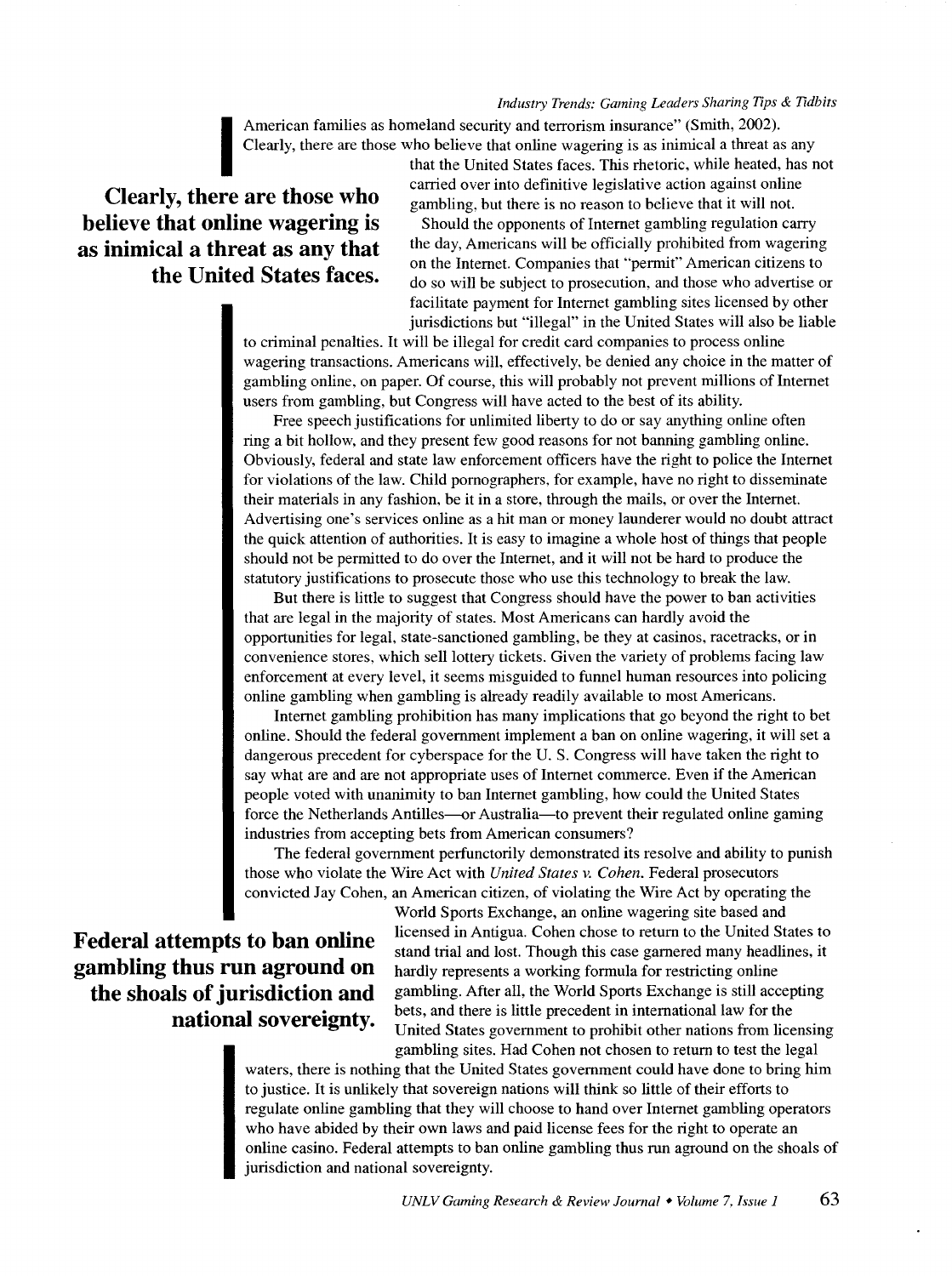### **The implications for terrestrial operators**

Thus, federal efforts to prohibit Internet gambling are simply not workable. There is no reason to believe that communications technology will stand still while the federal government devises a system to stop Americans from gambling online. While American jurisdictions are powerless against online casinos, they exercise very real authorities over land-based commercial casinos, and these operators might be haunted by efforts to ban online gambling.

Should the federal government be somehow granted the right and power to deny Americans the ability to wager online, there is little logical reason to stop there. After all, if gambling is a socially undesirable activity, why should gambling businesses be allowed to advertise over the Internet? Isn't a website that displays a banner ad for a Las Vegas casino encouraging its visitors to gamble, or facilitating a gambling transaction? How about casino web sites? Even though they may not allow visitors to bet online, they do provide prospective patrons with information about their casinos, which is no doubt facilitating future gambling transactions. What about sites that allow travelers to make reservations at casino hotels? Though they are not gambling, they are arranging to stay at an establishment with gambling, and they are also directly supporting a "gambling business."

Terrestrial casino operators, then, should not be drawn in by chimerical hopes of using federal Internet gambling prohibition to stifle a potential rival industry. When put it its most basic form, the question of Internet gambling becomes one of consumer choice-should citizens have the right to decide how they want to spend their money, or should the federal government choose how they can do so?

If terrestrial casino operators truly want to shore up their defenses against losses to online casinos, they must offer a more appealing product. The world's gambling capital, Las Vegas, rose to prominence precisely because it offered visitors a mix of casino action, entertainment, and vacation pleasures. Casinos throughout the nation may have to re-invent themselves as all-inclusive entertainment destinations that have more than just nickel slot machines. Or they might need to get back to increasing the appreciation of the gambling experience itself. One of the attractions of a night of gambling is the public, theatrical element; it is hard to believe that people will give up the shared excitement of a hot blackjack table for the cold reality of a solitary point-and-click wagering experience.

Should they wish to be more aggressive casino operators might openly criticize online casinos as disreputable and insecure (saying for instance, that you don't know who you are playing with, or who else can "see" your transactions). Attack ads are often distasteful but apparently effective, as their proliferation in the political arena has shown. Casinos with an eye towards industrial espionage might even consider hiring hackers to launch denial of service attacks on online casinos, if they truly feel threatened. This is legally and ethically indefensible, but is more sensible than letting the federal government attempt to legislate against consumers' right to choose to gamble online.

Although industry supporters have convincingly argued for the past generation that "gaming is a business just like any other," the commercial casino industry is in many critical ways crucially different from other forms of entertainment. For years, gambling in the United States existed in a kind of purgatory.

Universally popular, usually illegal, it defied attempts to stamp it out. Yet it also held a stigma of corruption and cheating-something not entirely undeserved-because many professional gamblers cheated, and illegal operators found a *modus vivendi* could best be reached by paying off politicians and police. Beginning with Nevada's legalization of gambling in 1931, however, the past seventy years have seen an almost unchecked spread of legal, state-regulated gambling, and gambling now

**Federal efforts to stop gambling by banning online wagering could boomerang and devastate the commercial casino industry.**